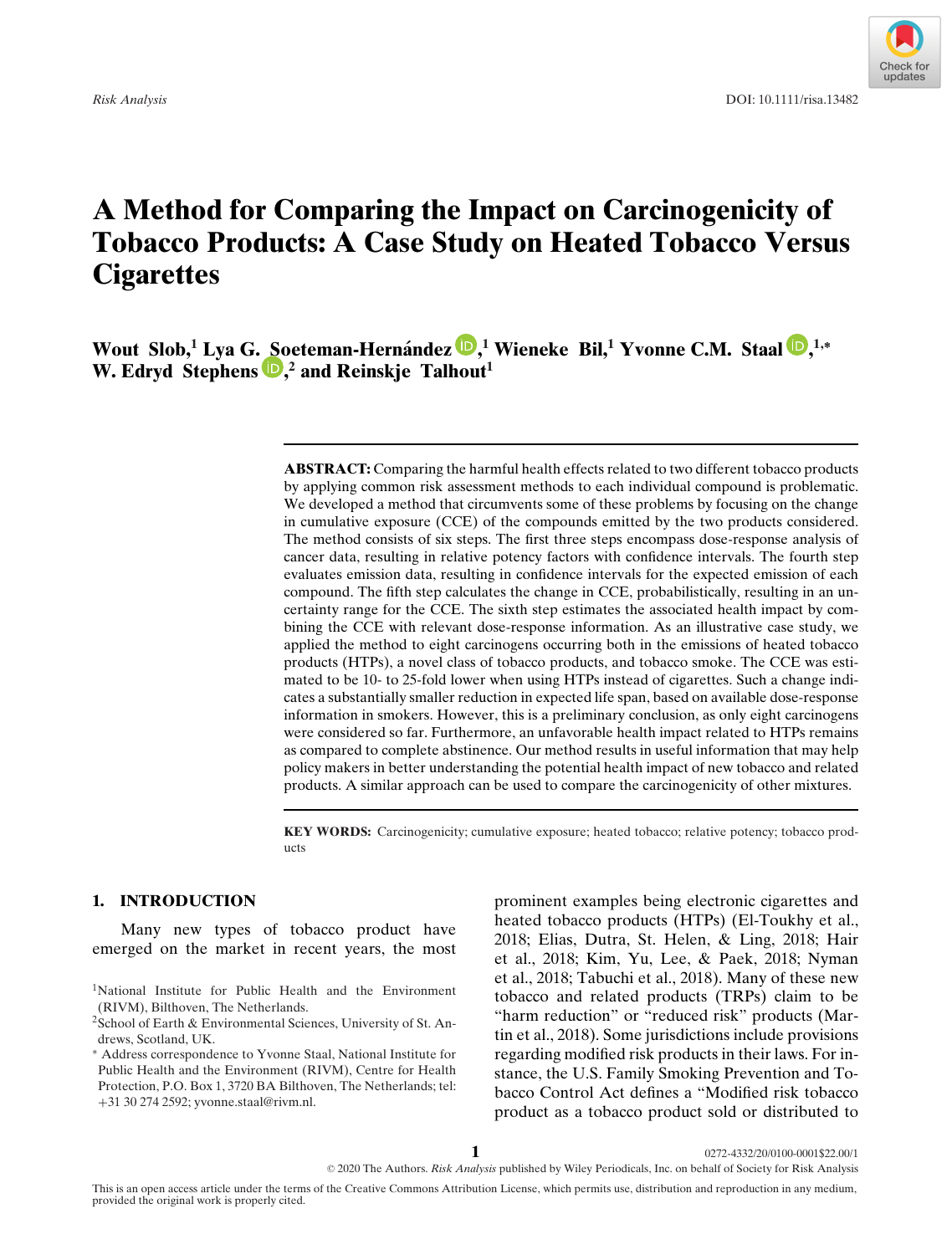reduce harm or reduce the risk of tobacco-related disease associated with commercially marketed tobacco products." An example of an HTP evaluated as modified risk product is the IQOS device that is used to heat tobacco sticks (HEETS) (FDA, 2017). HEETS, containing reconstituted tobacco and additives such as nicotine and flavorings, are heated with an IQOS. The resulting emissions, which are inhaled by the user, are claimed to contain less harmful compounds and should therefore be less hazardous to human health than conventional cigarettes.

According to the World Health Organization (WHO) (WHO, 2014), regulators need to assess the validity of implicit or explicit health claims of new TRPs for the individual user by evaluating various criteria. One of those is that, compared to a reference product, the new TRP needs to have lower emissions or toxicants levels in mainstream smoke, lower overall toxicant exposure, and fewer detrimental effects at the individual level. In addition, the potential impact on public health at the population level needs to be estimated by assessing the total prevalence of all TRP users, dual users of TRPs and cigarettes, and original TRP users switching to cigarette smoking ("gateway" effect).

Establishing the health impact of smoking cigarettes or alternative tobacco products is a complex issue. Novel tobacco products often show reduced emissions but it remains unclear how this translates to reduction of cigarette smoke-induced health effects. Cigarette smoke is a complex mixture containing more than 7,000 compounds with varying toxicological effects, at least 63 of which may cause cancer (USDHHS, 2014). In addition to different types of effect, there is also the issue of varying potency (the dose at which effects start to occur) and varying severity (e.g., cancer vs. mild lung lesions). Several methods for hazard and/or risk prioritization of compounds in cigarette smoke have been proposed (Burns et al., 2008; Cunningham, Fiebelkorn, Johnson, & Meredith, 2011; Fowles & Dybing, 2003; Lachenmeier & Rehm, 2015; Pankow, Watanabe, Toccalino, Luo, & Austin, 2007; Xie et al., 2012). Stephens (2017) proposed a method for comparing the potential risks of alternative products relative to that of cigarettes by using the inhalation unit risk, also called cancer potency factor (CPF). While his general approach of taking the sum of the potency-adjusted emissions is valid, inhalation unit risks suffer from various drawbacks as acknowledged in his paper. For example, they are determined in a nonstandardized way, and, as a result, they can be

**2 Slob** *et al***.**

expected to result in an imprecise estimate of the potency of each constituent compound in the product, and hence of the product as a whole. This is discussed in more detail below, and illustrated by some results (Appendix C in Supporting Information). Another way of estimating relative potencies is by applying the benchmark dose (BMD) approach, which has a solid statistical foundation, and relies on the dose-response data rather than on simply assuming that the dose response is linear starting from a more or less coincidental reference point. Furthermore, it is important to take the quantitative uncertainties in the underlying data (both on exposure and on dose response) into account, and explicitly quantify the ensuing uncertainty of the outcome, without which unwarranted decisions might be taken by policy makers.

We have developed a method that uses relative potency estimates based on dose-response modeling and evaluates the uncertainties in the underlying data. The resulting change in cumulative exposure (CCE) may be used to assess the impact on health effects in a semiquantitative way. Before providing a more extensive discussion of the method by an application to a case study, we will first describe the rationale of the approach in conceptual terms.

# **2. CONCEPTUAL SUMMARY OF THE METHOD**

The method we propose relies on the core method of dose addition, a method frequently applied to assessing the risk of combined exposures to multiple compounds (Meek et al., 2011). It assumes that the dose responses (for the same type of effect) of the compounds involved are parallel (on log-dose scale). This assumption appears to be generally valid (EUROMIX, 2017), and can be evaluated in retrospect by examining the results of the dose-response analysis (see Supplementary Material, SM2). It might be that some of the compounds in tobacco smoke deviate from dose addition and are subject to synergism or antagonism. However, interaction among chemicals seems to be rare (EUROMIX, 2017), and even if it occurred, the ensuing under- or overestimating of risks would occur in both products that are being compared. Since we quantify the ratio of the cumulative exposures in each product, overor underestimations due to interaction would at least partly cancel out (see expression (1)).

Dose addition involves expressing the dose of the mixture, consisting of constituent compounds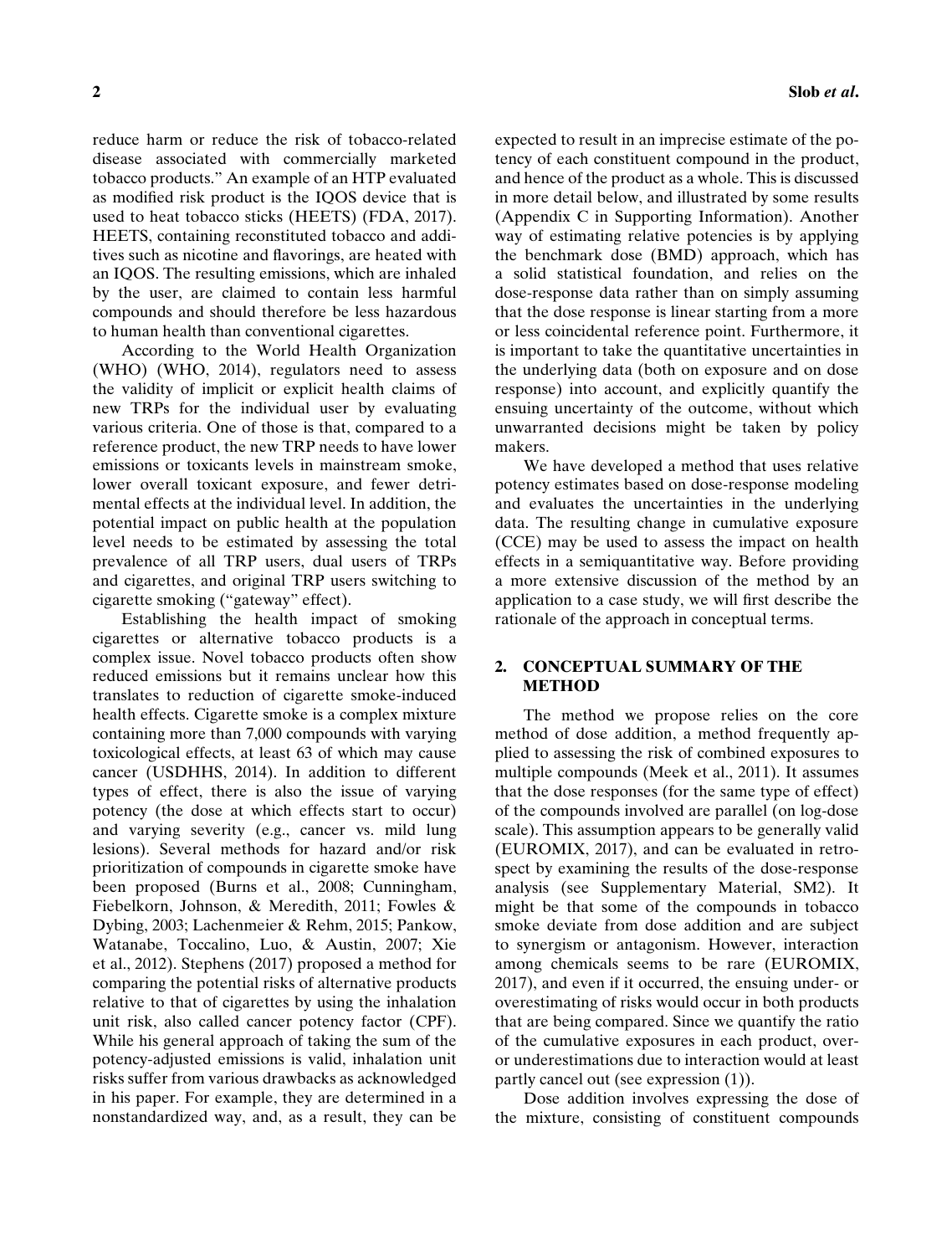### **A Method for Comparing the Impact on Carcinogenicity of Tobacco Products 3**



**Fig. 1.** Schematic representation of the concept of dose addition. The multiple doses of the mixtures (left plot; only two compounds shown here in this three-dimensional figure; in reality, there is a response surface rather than a curve) are translated into an equipotent dose of one of the constituent compounds, called the reference compound (right plot). Note that the dose-response curve in these plots may be unknown; nonetheless, we can assume that the response at the mixture dose will be similar to that of the single dose of the reference compound.

each with its own dose, as an equipotent dose of one of the constituent compounds (called the reference compound). For a schematic illustration, see Fig. 1. Using this method, we can transform the problem of having a tobacco product with multiple compounds to a hypothetical product that only contains the reference compound with a dose (emission) that would result in the same effect as the mixture in the real tobacco product. In this way, the difficulty of trying to find the response to multiple compounds in the tobacco product is reduced to that of finding the response of a single dose related to a single compound. The latter single dose is termed cumulative exposure below.

A second aspect of reducing the problem into more tractable terms is by considering the ratio of the cumulative exposure in one product (e.g., HTP) relative to that of another product (e.g., combustible cigarette). This ratio expresses the CCE between both products. As a first advantage, the CCE does not depend on the choice of the reference compound. The great advantage of the CCE is that for making inferences on the approximate health impact of switching between tobacco products we can make inferences directly based on human dose-response information related to cigarette smoking, as discussed below (see Step 6). In this way, the extrapolation

of animal dose response into human dose response, with its associated uncertainties, can be avoided. The assumption needed here is that the relative potency factors (RPFs), estimated from animal data, are a reasonable approximation of the RPFs in humans. In risk assessments of mixtures based on dose addition, this assumption is always implicitly made.

The third aspect of the method is the evaluation of uncertainties in the underlying data, due to limitations or other weaknesses in the available data. These are uncertainties in the estimated emissions of the constituent compounds (due to limitations in the measurements), as well as the uncertainties in the estimated RPFs (due to limitations in the dose-response data). The uncertainties are translated in the ensuing uncertainty in the final outcome: the estimated CCE. To illustrate the importance of knowing the latter uncertainty, imagine that the CCE is estimated to be a 20-fold decrease in cumulative exposure for a given novel tobacco product.

However, when the evaluation of the uncertainty in the value resulted in a range from 1.3-fold to 120 fold, there would not be much ground for decisionmaking based on the point estimate of 20-fold: a quite small CCE of 30% cannot be excluded. If, on the other hand, the uncertainty range was found to be between 10-fold and 40-fold, then this would constitute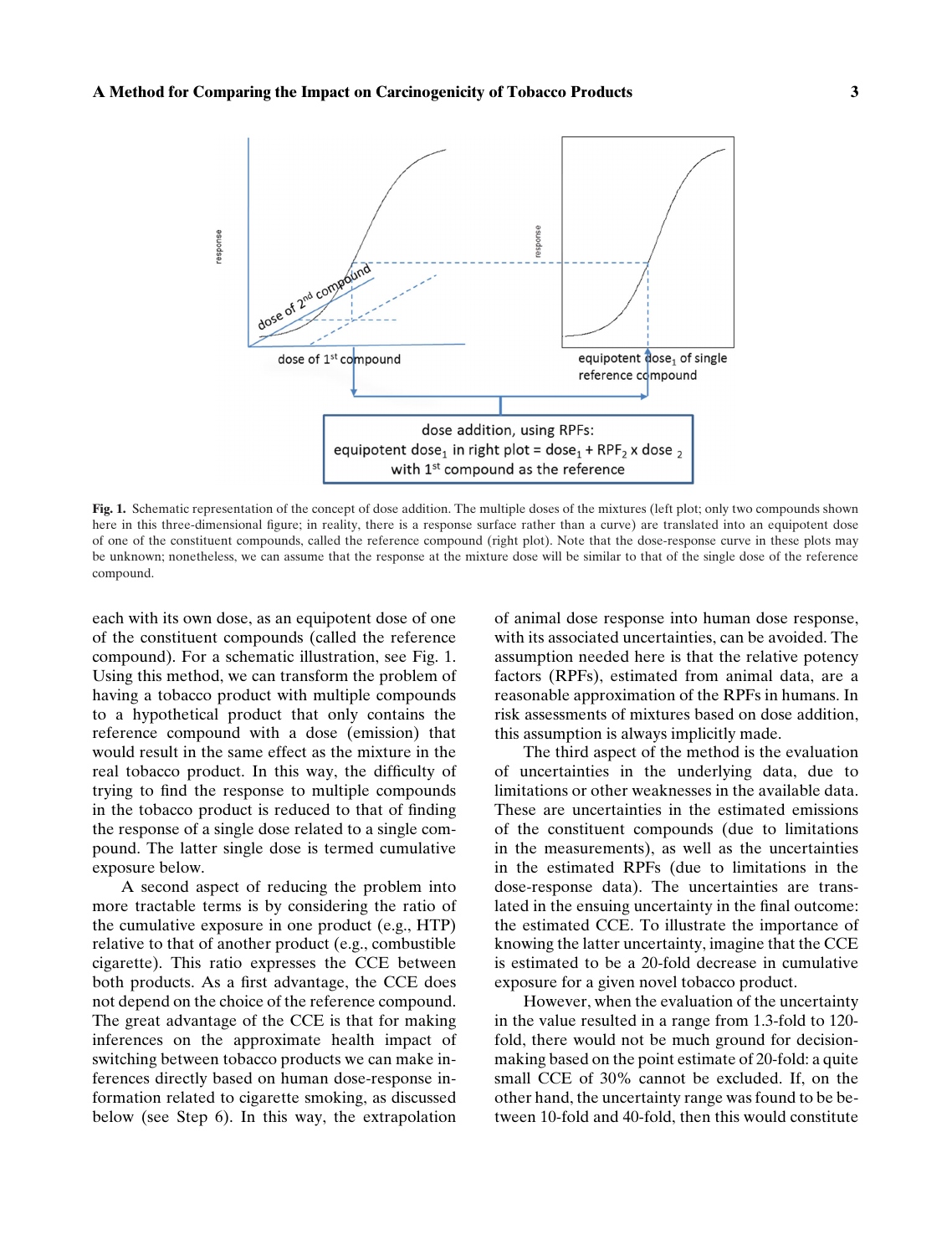support that the alternative product does indeed lead to a (substantial) favorable health impact.

The method is graphically summarized in Fig. 2 in six separate steps.

## **3. ILLUSTRATIVE CASE STUDY**

To illustrate how the method works in a practical analysis, it was applied to eight carcinogens common to both HTPs and cigarettes, for which both emission and cancer dose-response data were available. This section discusses the six steps involved in the method in somewhat more detail. More details can be found in the Supplementary Material.

## **3.1. Step 1: Carcinogenicity Data and Severity Categories**

Carcinogenicity data were obtained from the carcinogenic potency database (CPD, 2018) and from the US National Toxicology Program database (NTP, 2018). In addition to the eight compounds directly relevant for the evaluation, the dose-response analyses in steps 2 and 3 (see below) were performed using an additional nine compounds with inhalation carcinogenicity data for an exposure period longer than 96 weeks. These nine compounds were additionally included in the BMD analysis to reduce the uncertainty in the estimated RPFs, due to a more precise estimate of the steepness parameter in the dose-response model when more compounds provide information on that value (as a sort of read-across; see Slob & Setzer, 2014, p. 288, for an explanation of this principle). All compounds used in the dose-response analyses are listed in Table I.

Severity categories were assigned to each measured endpoint because cancer dose-response data may relate to distinct endpoints, reflecting different stages of the carcinogenicity process, related to varying degrees of severity. Clearly, a dose that causes a 10% increase in the fraction of animals with a preneoplastic lesion such as hyperplasia is not equipotent to a dose that causes a 10% increase in animals with malignant carcinomas. We assigned one of the following "lesion categories" to each endpoint in our database: (1) preneoplastic lesion, (2) benign  $tumor(s)$ , (3) malignant tumor(s) in a single organ, (4) malignant (metastasizing) tumors in different organs, and (5) tumor bearing animals (Hernandez, van Benthem, & Slob, 2012). These assignments were based on a full list of possible endpoints in cancer studies, compiled by an experienced pathologist. Steps 2 and 3 below were performed for each severity categories 2–5 separately.

## **3.2. Step 2: Selection of Data Sets with the Lowest BMD for Each Compound**

The BMD software PROAST (see www. proast.nl) version 65.12 was used for dose-response analysis. In this step, the dose-response analysis was performed to determine the individual data set with the lowest BMD estimate for each compound. An individual data set was defined as one where all associated factors were at the same level (same compound, tissue, sex, tumor type, exposure duration, study duration). The results of this first dose-response analysis are shown in SM2.

#### **3.3. Step 3: Estimation of RPFs**

In Step 3, the critical data sets (for each severity category) were combined for BMD analysis to estimate the RPF for each compound. The doseresponse curves for the different compounds can be described by parallel dose-response curves (on logdose scale), and the distance between each pair of these curves is the log of the RPF. The RPF can be estimated by the ratio of the BMDs for both chemicals. Due to the curves being parallel on log-dose scale, the BMD ratio does not depend on the value of the BMR (note that a ratio turns into a difference or distance on log-scale). 1,3-Butadiene (but) was selected as a reference compound because dose-response data were available for all severity categories 2–5. The reason for choosing the same reference compound for each severity category was that BMDs might systematically differ among these categories, whereas estimated RPFs might be less dependent on category. An exponential model (see SM2) was used for estimating the RPF for each of severity categories 2–5. This resulted in RPFs for 9, 13, 4, and 13 compounds related to severity categories 2–5, respectively. These were translated into a single RPF confidence interval for each compound (see SM2), resulting in the confidence intervals shown in Table II.

### **3.4. Step 4: Evaluation of Emission Data**

An inventory was made up of smoke components measured in HTPs and in conventional cigarettes (Auer, Concha-Lozano, Jacot-Sadowski, Cornuz, & Berthet, 2017; Bekki, Inaba, Uchiyama, & Kunugita, 2017; Jaccard et al., 2017; Li et al., 2019;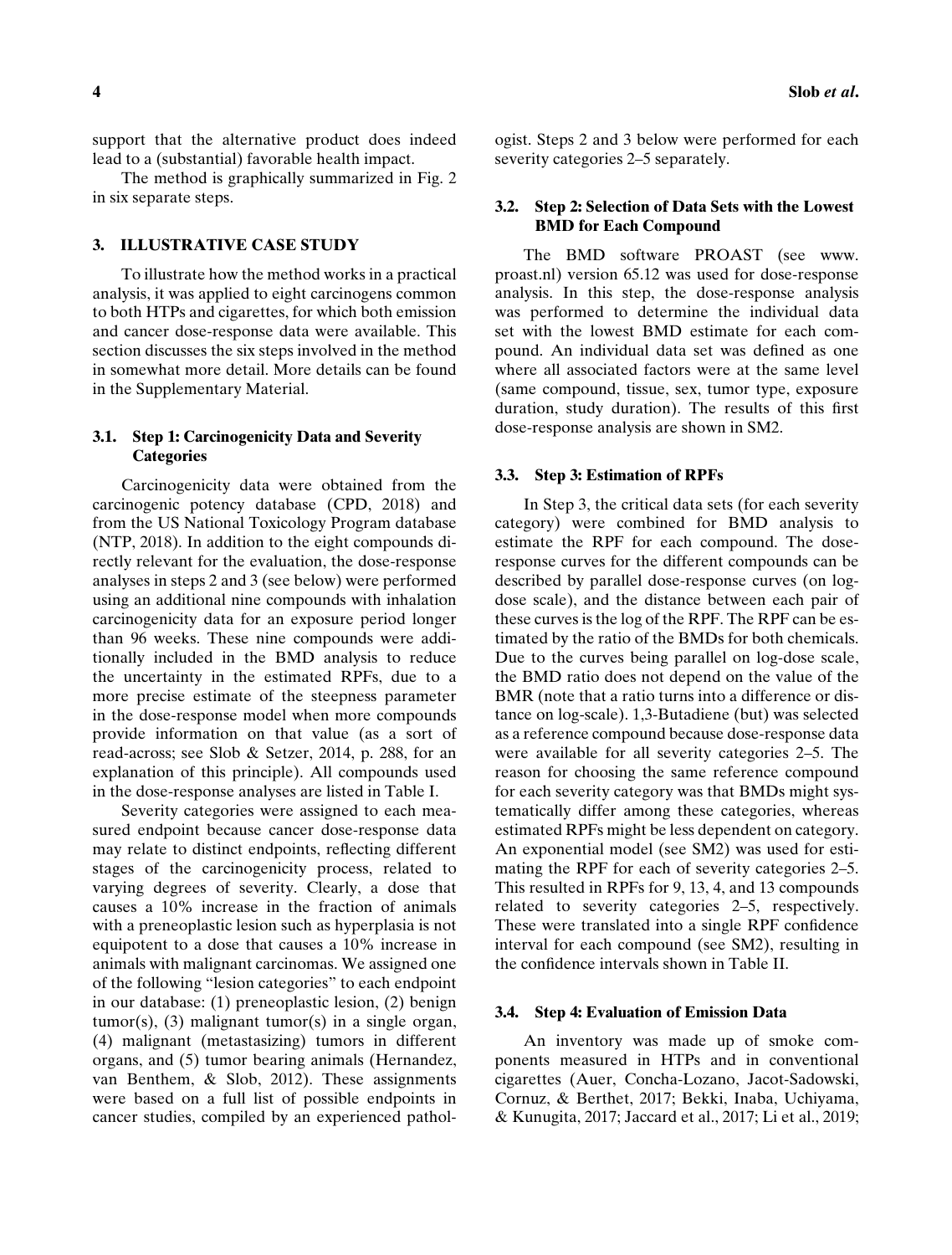#### **A Method for Comparing the Impact on Carcinogenicity of Tobacco Products 5**



**Fig. 2.** Graphical illustration of CCE derivation (CCE = change in cumulative emission;  $E_{cig}$  = cigarette emissions;  $E_{htp}$  = heated tobacco product [or alternative tobacco product] emissions; RPF = relative potency factor).

Step 1) Categorization of tumors in severity classes: for each cancer study, observed lesions were categorized into either preneoplastic lesion, benign tumor(s), malignant tumor(s) in a single organ, malignant tumor(s) metastasizing in different organs, or tumor-bearing animals as suggested by an experienced pathologist.

Step 2) For each tumor severity category, dose-response analysis was performed for each individual data set (same tissue, sex, tumor type, exposure duration, and study duration).

Step 3) For each tumor severity category, a critical data set for each compound was selected based on the lowest BMD estimate; BMD analysis was performed on the combined critical data sets (one per compound), resulting in confidence intervals for the RPF. The results for the various severity categories were combined, as described in the final part of Supplementary Material SM2.

Step 4) Determination of confidence intervals for mean emissions, based on data from smoking machine studies.

Step 5) The change in cumulative emission (CCE) was derived by taking the uncertainty in the RPF and the emissions between cigarettes and HTPs into account, resulting in an uncertainty range for the CCE.

Step 6) The value (uncertainty range) of the CCE is translated into an estimate of the health impact, based on available dose-response data of smokers, and generic knowledge on the steepness of dose responses in general. A CCE of 1 would be associated with no change in health impact, while a factor of 10 or more may be expected to result in a substantial reduction in harm, when a user switches from cigarettes to HTP. A CCE (substantially) smaller than 1 would indicate an increase in harm.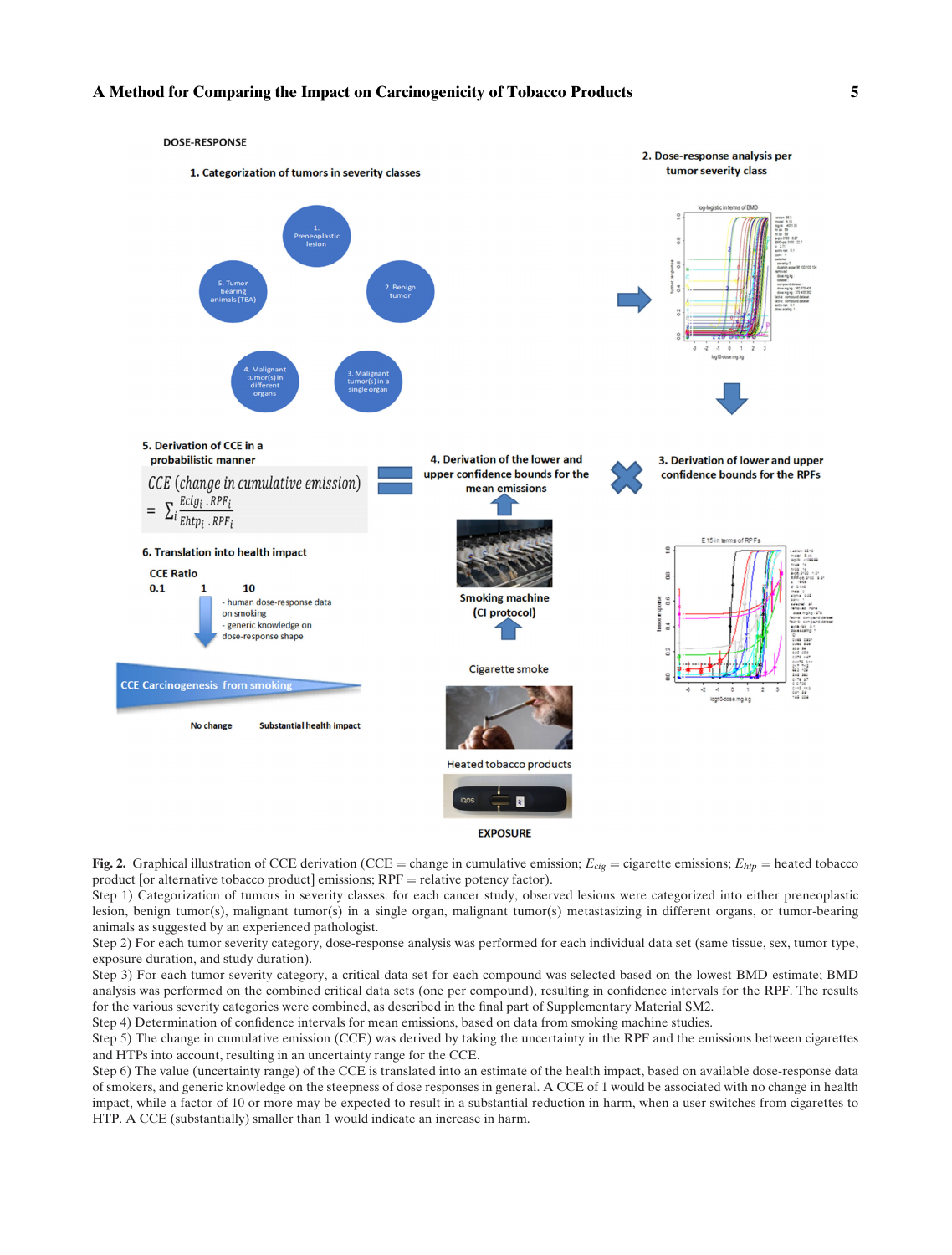| Compound                            | Abbre-<br>viation | <b>IARC</b><br>category | Emission<br>data (CS<br>and HTP) | Carcino-<br>genicity<br>data | Inhalation<br>unit risk<br>data |
|-------------------------------------|-------------------|-------------------------|----------------------------------|------------------------------|---------------------------------|
| Acrylonitrile                       | can               | 2B                      |                                  |                              |                                 |
| Acetaldehyde                        | ald               | 2B                      |                                  |                              |                                 |
| 1,3-Butadiene <sup>®</sup>          | but               |                         |                                  |                              |                                 |
| Ethylene oxide                      | eox               |                         |                                  |                              |                                 |
| Formaldehyde                        | fal               |                         |                                  |                              |                                 |
| Benzo[a]pyrene <sup>a</sup>         | bap               |                         |                                  |                              |                                 |
| Nitrobenzene                        | nbz               | 2B                      |                                  |                              |                                 |
| Propylene oxide                     | prp               | 2B                      |                                  |                              |                                 |
| Allyl glycidyl ether                | age               | NC                      |                                  |                              |                                 |
| Alpha-methyl styrene                | ams               | 2B                      |                                  |                              |                                 |
| 1,2-Dibromo-3-chloropropane         | dbcp              | 2B                      |                                  |                              |                                 |
| 1,2-Dibromoethane                   | dbe               | 2A                      |                                  |                              |                                 |
| Decalin                             | dcn               | NC                      |                                  |                              |                                 |
| Hydrazine                           | hyr               | 2A                      |                                  |                              |                                 |
| Isobutyl nitrite                    | isn               | 2B                      |                                  |                              |                                 |
| Naphthalene                         | nap               | 2B                      |                                  |                              |                                 |
| Propylene glycol mono-t-butyl ether | pge               | 2B                      |                                  |                              |                                 |

**Table I.** Inventory of Compounds with Emission, Carcinogenicity, and Inhalation Unit Risk Data

aWHO TobReg list of smoke components for mandated lowering (Burns et al., 2008). CS <sup>=</sup> cigarette smoke; HTP <sup>=</sup> heated tobacco product; NC = not classified by IARC.

Mallock et al., 2018; Schaller, Pijnenburg, Ajithkumar, & Tricker, 2016; Uchiyama et al., 2018). As we are interested in the relative change in emissions between HTP and cigarette, we selected the study by Schaller, Pijnenburg, et al. (2016), as they measured the emissions under similar circumstances in both products, using similar assumptions on smoking behavior. When there is knowledge about different smoking behaviors in both products (e.g., # puffs per minute is larger in one product), this can be taken into account in our method, as illustrated in Appendix A of Supporting Information.

The concentrations in Schaller, Keller, et al. (2016) were compared to various other publications reporting HTP emission data (Jaccard et al., 2017; Li et al., 2019; Mallock et al., 2018; Uchiyama et al., 2018), to make sure that the concentrations mentioned in this publication were in the same range. Some differences were found, which might be explained by the different smoking regimes used; however, it is not the emissions themselves but the ratio between emissions that affects the estimated value of CCE. As long as both products were measured in the same and relevant way, the ratio of the measurements should provide the appropriate information.

Table III shows the uncertainty in the mean emissions for any of the two products expressed as (two-sided) 90% confidence intervals based on replicate measurements (see SM2).

## **3.5. Step 5: Derivation of Change in Cumulative Emission**

The cumulative emission of the eight compounds for both cigarette and HTP was derived taking into account the RPF (relative to 1,3-butadiene) for each compound. This resulted in an estimate of the cumulative emission, expressed in amounts of 1,3-butadiene. The ratio of the two estimates reflects the change in cumulative emission of the alternative product (e.g., HTP) as compared to the cigarette:

$$
CCE = change in cumulated emission =
$$
  
\n
$$
\frac{\sum_{i} Eci g_i \cdot RPF_i}{\sum_{i} Eht p_i \cdot RPF_i}
$$
 (1)

where the subscript *i* denotes a particular compound, and  $E_{\text{cig}}$  and  $E_{\text{htp}}$  the emission in  $\mu$ g/cigarette and in  $\mu$ g/HTP stick, respectively. A value of CCE larger than 1 indicates a decrease in cumulative emission relative to cigarette smoke, and vice versa. It should be noted that selecting another reference compound would result in the same estimate of the CCE.

We combined the confidence intervals for the emissions of the eight compounds (in cigarette and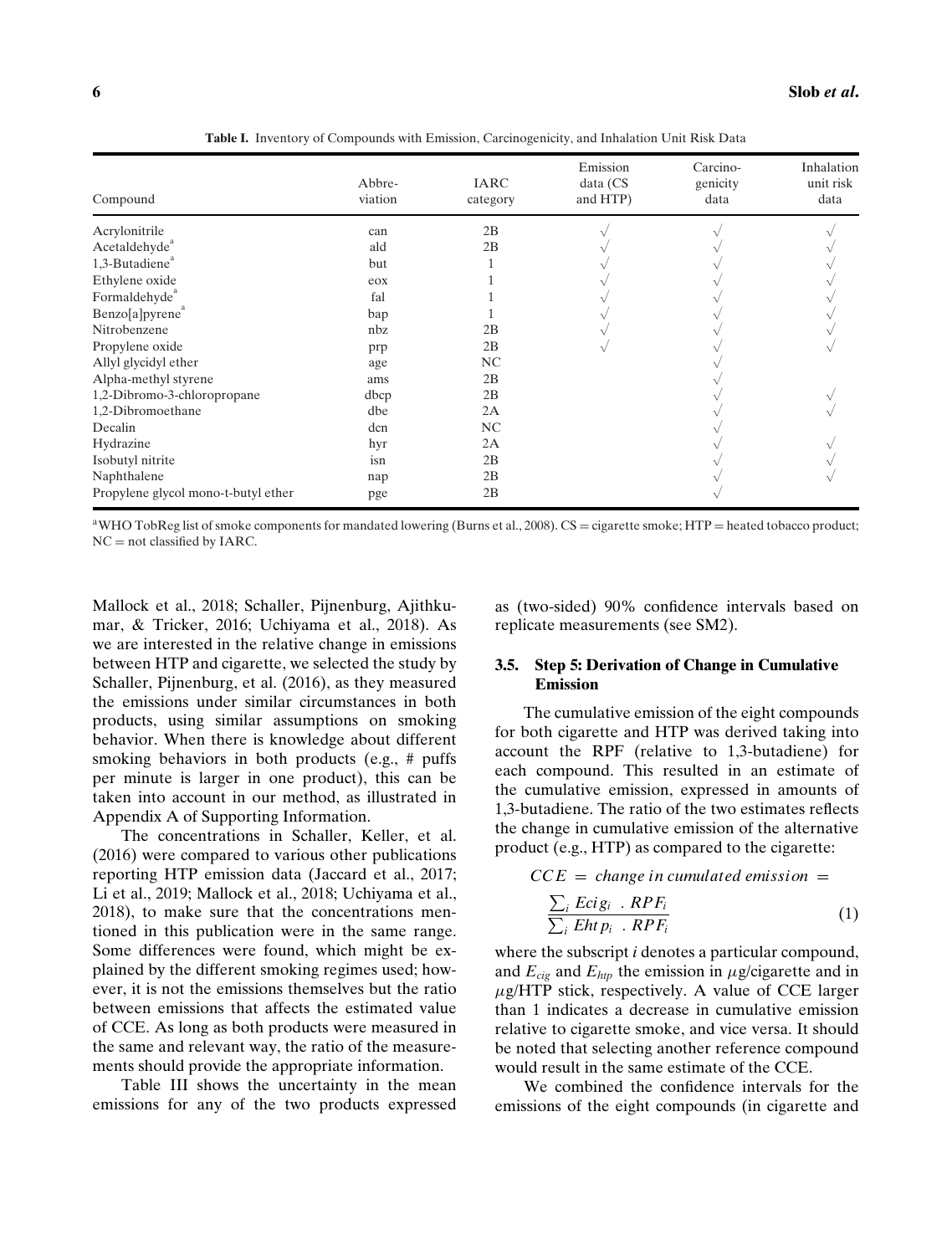Interval for Each Compound

| Substance                            | LB     | UB    |
|--------------------------------------|--------|-------|
| 1,3-Butadiene $*$ <sup>a</sup> (BMD) | 30.3   | 56    |
| Acrylonitrile                        | 5.76   | 192   |
| Allyl glycidyl ether                 | 0.089  | 2.69  |
| Acetaldehyde <sup>a</sup>            | 0.469  | 0.931 |
| Alpha-methyl styrene                 | 0.583  | 5.39  |
| Benzo[a]pyrene <sup>®</sup>          | 29.3   | 187   |
| 1,2-Dibromo-3-chloropropane          | 8.95   | 26.6  |
| 1,2-Dibromoethane                    | 0.575  | 1.67  |
| Decalin                              | 0.0175 | 0.11  |
| Ethylene oxide <sup>®</sup>          | 21.7   | 71.5  |
| Formaldehyde <sup>\$</sup>           | 68.2   | 129   |
| Hydrazine                            | 5.65   | 560   |
| Isobutyl nitrite                     | 0.176  | 3.7   |
| Naphthalene                          | 0.339  | 0.726 |
| Nitrobenzene <sup>®</sup>            | 0.115  | 11.3  |
| Propylene glycol mono-t-butyl ether  | 0.61   | 5.9   |
| Propylene oxide                      | 1.85   | 22.8  |

<sup>a</sup>Emission data also available;  $LB = 5\%$  lower uncertainty bound;  $UB = 95\%$  upper uncertainty bound.

**Table III.** Uncertainty Bounds for the (Geometric) Mean Emissions Per Stick (HTP) or Per Cigarette Based on Data from Schaller, Keller, et al. (2016)

|                 |         | <b>HTP</b> Emission<br>$(\mu$ g/stick) |         | Cigarette Emission<br>$(\mu$ g/cigarette) |  |
|-----------------|---------|----------------------------------------|---------|-------------------------------------------|--|
| Compound        | LB      | UB                                     | LB      | UB                                        |  |
| Acrylonitrile   | 0.142   | 0.320                                  | 30.82   | 32.71                                     |  |
| Acetaldehyde    | 143     | 321                                    | 1,048   | 2,358                                     |  |
| Benzo[a]pyrene  | 0.00092 | 0.00207                                | 0.0093  | 0.0209                                    |  |
| 1.3-Butadiene   | 0.212   | 0.477                                  | 51.02   | 114.79                                    |  |
| Ethylene oxide  | 0.162   | 0.364                                  | 21.14   | 47.56                                     |  |
| Formaldehyde    | 3.560   | 8.010                                  | 41.53   | 93.45                                     |  |
| Nitrobenzene    | 0.00006 | 0.00051                                | 0.00015 | 0.0327                                    |  |
| Propylene oxide | 0.102   | 0.229                                  | 1.005   | 2.260                                     |  |

 $HTP$  = heated tobacco product;  $LB = 5\%$  lower uncertainty bound; UB = 95% upper uncertainty bound.

in HTPs) with the confidence intervals of the RPFs, and used that in a probabilistic approach to calculate the overall uncertainty in the estimated CCE. The probabilistic evaluation is done by defining a (lognormal) distribution for *Ecig*, *Erpf*, and RPF, based on their lower and upper (two-sided) 90% confidence bounds, reported in Tables II and III. Then, for each of these three distributions, a large number (*n*) of values is sampled and for each combination of the three randomly sampled values, the expression is evaluated, resulting in *n* values for CCE. Together, these values constitute the uncertainty distribution for CCE, the 5th and 95th percentiles of which define a two-sided 90% confidence interval for the CCE.

As shown in Table I, there were eight compounds for which both emission data and RPF estimates were available. Based on these eight compounds, the probabilistic evaluation of the CCE (see expression (1)) resulted in an uncertainty range of 9.6–26. In other words, the cumulative emission for this eight-compound mixture is estimated to be somewhere between 10- and 25-fold lower (after rounding off), when a given individual consumes the same number of HTPs instead of cigarettes (with similar smoking behavior for both products).

### **3.6. Step 6: Translating CCE Into Health**

The final question to be answered is what (individual) health impact may be associated with a decrease in (cumulative) exposure by a factor somewhere between 10 and 25. As one of the advantages of the proposed method, this 10- to 25-fold CCE relates to the whole mixture (considered), or, equivalently, to any single compound used as a reference (see Fig. 1). Therefore, we can use our generic knowledge about the typical steepness of a toxicological dose-response relationship for a single compound to make inferences on the associated health impact. Based on the steepness of a dose response, it can be inferred whether a decrease in dose by 10- or 25-fold will lead to a minor or a substantial reduction of the effect. However, quantal dose-response relationships (describing incidence as a function of dose) are not suitable for that purpose, as they will be steeper in animals than in humans, because animals in toxicity studies are much more homogeneous than humans. Continuous dose-response relationships are not sensitive to interindividual variation and there is no reason that they would differ in shape among animals, including humans. This is supported by a reanalysis of a large number or dose-response data sets from rats and mice (Bokkers & Slob, 2007). From general experience and systematic reviews (Slob & Setzer, 2014), it is known that dose responses related to continuous endpoints are in general quite homogenous regarding their steepness: the ratio between BMD10 and BMD05 (doses associated with a 10% and a 5% effect size) is usually close to, or less than 2. For the time-to-tumor dose response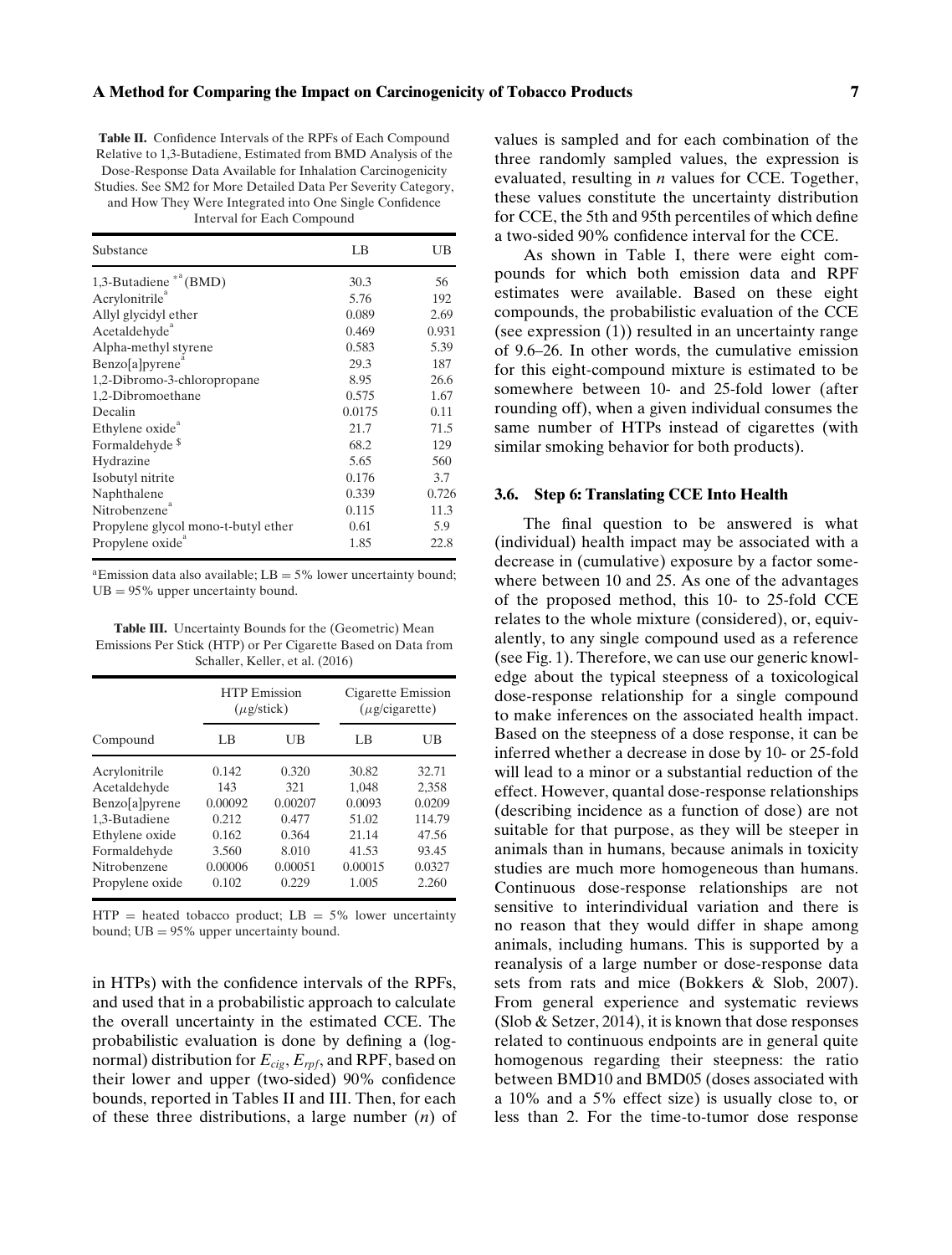reported in a mega-rat study (Peto, Gray, Brantom, & Grasso, 1991), the BMD10/BMD05 ratio was found to have a confidence interval of 2 up to 2.6 (Slob & Setzer, 2014). So, in the rat, a CCE of 2 to 2.6 would reduce a 10% reduction in life span to a 5% reduction. This implies that a CCE between 10 and 25 should be associated with an even greater (favorable) impact on life span.

Another approach for relating a CCE with health impact is to use dose-response information on smokers. For example, a recent study (Inoue-Choi et al., 2018) compared nondaily to daily smokers (50 vs. 600 cigarettes per month) and found that life expectancy for both groups was reduced by 5 and 10 years, respectively. The difference in exposure to cigarette smoke (i.e., just over 10 fold) was apparently associated with a five-year longer expected life span. As this difference in exposure between the nondaily and daily smokers is comparable to the (lower bound) CCE value of 10-fold between HTP and cigarette, it may be inferred that the associated health impact of that CCE is substantial. At the same time, nondaily smokers were reported to have a five-year shorter life span compared to nonsmokers, and this indicates that HTP would still be associated with a substantial ( $\neg$ five years) decrease in life span.

While the study in rats indicated that a reduction in healthy life span from 10% to 5% would be associated with a decrease in dose by 2- to 2.6-fold, the study on smokers related a roughly similar change in life span to a decrease in exposure by a factor of around 10. This seems to contradict the assumption just made that (continuous) dose responses are equally steep among species. However, this might be explained by the fact that the observed dose response on life expectancy in the (non)daily smokers integrates various types of effect, including cancer and cardiovascular effects, which may lead to less steep dose response for overall life expectancy.

Overall, the conclusion seems to be warranted that consuming HTPs instead of cigarettes will be associated with a substantial increase in life expectancy, for the subgroup of smokers who would die from cancer. However, a substantial negative health impact is expected to remain from consuming HTPs as compared to total abstinence from tobacco products.

## **4. DISCUSSION**

We have developed a methodology for evaluating the potential magnitude of the health impact when comparing a cigarette smoker with a consumer of an alternative tobacco product (with similar consumption pattern; see Appendix A of Supporting Information if consumption pattern is known to be different). The method we propose here was applied to cancer, but we intend to examine whether it can be adapted for other types of effect (e.g., cardiovascular) that may be caused by the use of tobacco products. In addition, the method can also be applied to evaluate the carcinogenicity of other complex mixtures. Our method does not consider the potential impact of the alternative product on public health at the population level. The required information (e.g., total prevalence of all TRP users, dual users of TRPs and cigarettes, and original TRP users switching to cigarette smoking) is not available when a new TRP is launched on the market, and can only be roughly estimated by information from other markets, similar products, or estimated product appeal for several relevant user groups.

Estimating cancer risk (as one potential type of effect that may be caused by tobacco use) by applying current risk assessment methods to each single component of the mixture is an almost impossible undertaking because of the large number of compounds present in cigarette smoke, and because current methods aim at safety assessment rather than estimating health effects. Furthermore, we found that inhalation unit risk values (one of the current methods of cancer risk assessment) are not (or barely) informative regarding the (relative) potencies of the compounds (see Appendix C of Supporting Information). Instead, we estimated the relative potencies of the compounds based on doseresponse modeling, which is the (statistically) appropriate method for that purpose. By focusing on the estimation of the CCE, we circumvent various difficulties that would occur when applying current risk assessment methods to each individual compound. It is much easier to draw conclusions on health impact based on the *CCE* relative to the cigarette, as shown in the discussion of Step 6 of the case study. The main assumption in our calculation of the CCE is that the relative potencies among compounds estimated from animal data approximately hold for humans. Based on the CCE, the health impact can be inferred from general dose-response information on the steepness of dose-response curves in general, or from available dose-response information in smokers with various use intensities. Thus, we found that the CCE most likely amounts to a factor between 10 and 25 when comparing a leading variant of HTPs with cigarettes,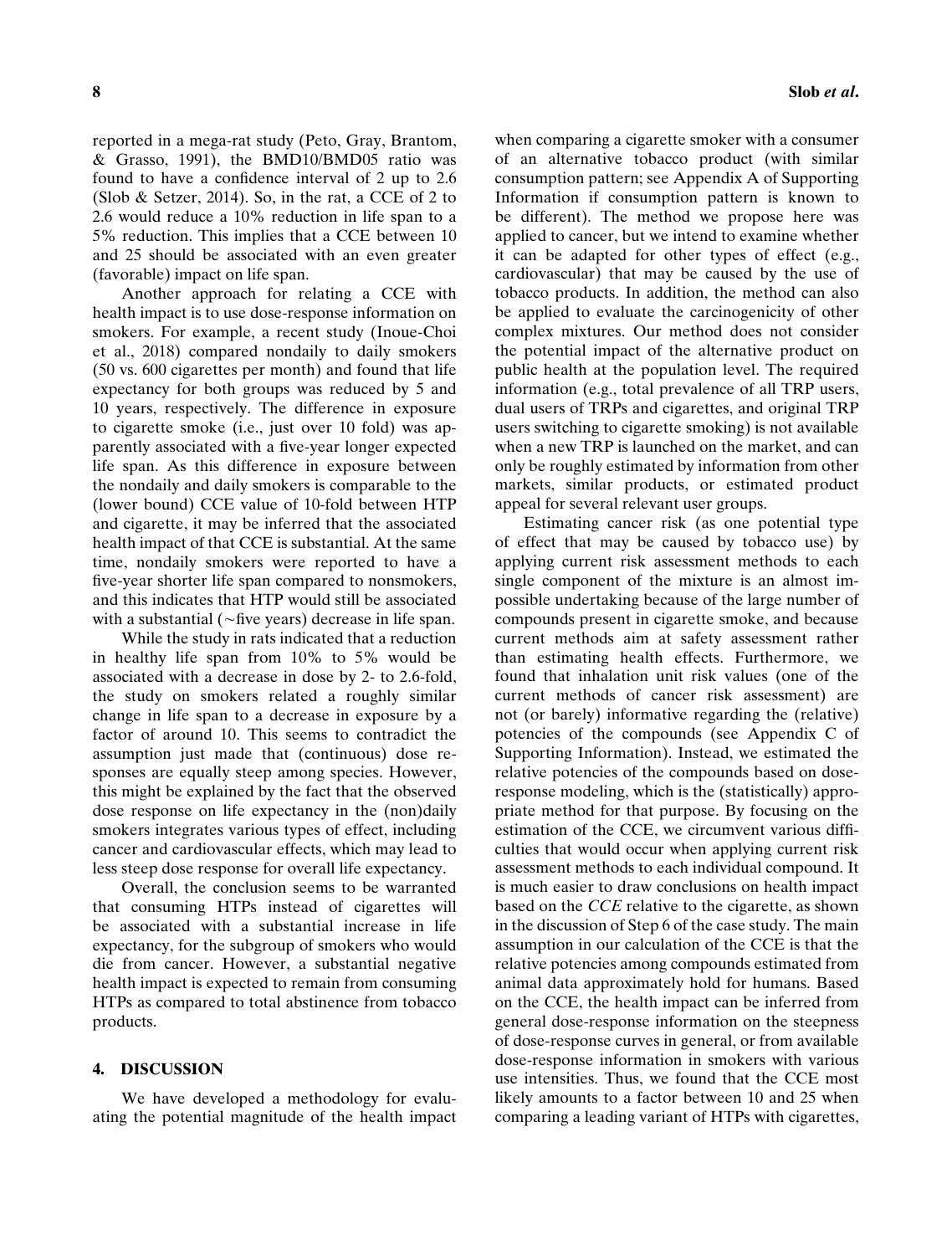and that even the lower bound of this uncertainty range would be associated with a substantial health impact in favor of HTP. Obviously, the health impact will be greatest for habitual smokers when they switch to HTP at a young age.

## **4.1. Some Advantages of the Method**

A major advantage of our approach is that it makes the uncertainty in the final estimate of the CCE visible, which is not possible in approaches based on inhalation unit risk. As the probabilistic calculation of the CCE showed, the uncertainty in that value (range of 10- to 25-fold) in this particular case study is relatively small, and allows for the conclusion that the reduction in cumulative emission is substantial, even for the lower bound of the CCE estimate. However, in other cases, e.g., when data are more limited for some of the compounds, the estimated CCE may be much more uncertain. In those cases, a single point value, without the uncertainty bounds, may indeed be misleading, and inaccurate conclusions can be easily drawn.

A specific point in Steps 2 and 3 is that we applied dose-response analysis to the combined data sets available in a single model fit. This method allows for an estimate of the RPF for data-poor carcinogens, or carcinogens with no significant increase in incidence with dose; this is possible by applying the covariate approach in the dose-response analysis (Soeteman-Hernandez, Johnson, & Slob, 2016). Such poor or weak data sets may have resulted in RPF confidence intervals with lower bound  $= 0$  and upper bound  $=$ infinite, i.e., totally noninformative. In the covariate approach, even data sets with a nonsignificant trend will result in a useful RPF confidence interval (with 0 lower bound but with finite upper bound), and that uncertainty can be evaluated in the probabilistic evaluation of the CCE. In this way, the uncertainty of such poor data sets is propagated into the uncertainty of the final CCE. Note that very small values of the RPF will hardly change the value of the CCE.

## **4.2. Number of Compounds Considered**

Our analysis is based on only eight carcinogenic smoke components, while many more carcinogens are present in smoke. However, if it were assumed that these eight compounds are a representative sample of all carcinogens occurring in smoke, then increasing the number of compounds in the analysis will make the estimate of the CCE more reliable, but most likely not dramatically different. Nonetheless, it would be better to include more carcinogens in the analysis when the data are available. For instance, some compounds might show higher rather than lower emissions in HTP, which could reduce the value of CCE. That such is possible was shown by St. Helen, Jacob Iii, Nardone, and Benowitz (2018) who claimed that 22 substances were threefold higher and seven were *>*10-fold higher in the HTP (IQOS) than in 3R4F reference cigarette smoke. As long as that information is not incorporated in an analysis that estimates the CCE, it remains unclear how those compounds may influence the CCE and the associated health impact. When they happen to have a relative high RPF, they may reduce the value of the CCE, but if their RPFs are relatively small, they will not.

## **4.3. Carcinogenicity Dose-Response Limitations**

While we have tried to obtain the best possible estimates of relative potency among compounds, by using the most recent BMD methodology, and by taking biological factors into account to our best ability, there are some remaining issues in the dose-response analysis that need to be mentioned. First, all study durations longer than 96 weeks were considered similar, while it is known that study duration may have a considerable impact on the dose response for cancer endpoints (see, e.g., the mega-mouse study with 2-acetylaminofluorine [Ittrich et al., 2003]). To further improve the estimation of RPFs, dose-response models should be developed that can take study duration into account in an efficient manner. Given the current state of the science, our approach was to assume no differences in study duration. Fortunately, the majority of the data sets were related to study durations around 100 weeks with only a few in the range of 120 or 150 weeks. Therefore, the bias in the RPF estimates may be limited. Another issue is that the RPFs were based on data sets with largely different background response. We used extra risk as a way to correct for background response, as this is the default way of expressing the BMR in most international organizations (e.g., EPA [USEPA, 2012], EFSA [EFSA, 2017], WHO [1994], [WHO-IPCS, 2014]). However, the problem is that it is not entirely clear how to properly adjust for background response (WHO-IPCS, 2014). This problem may also lead to bias in some of the RPF estimates. Yet, it seems unlikely that it will have a substantial impact on the overall estimate of the CCE.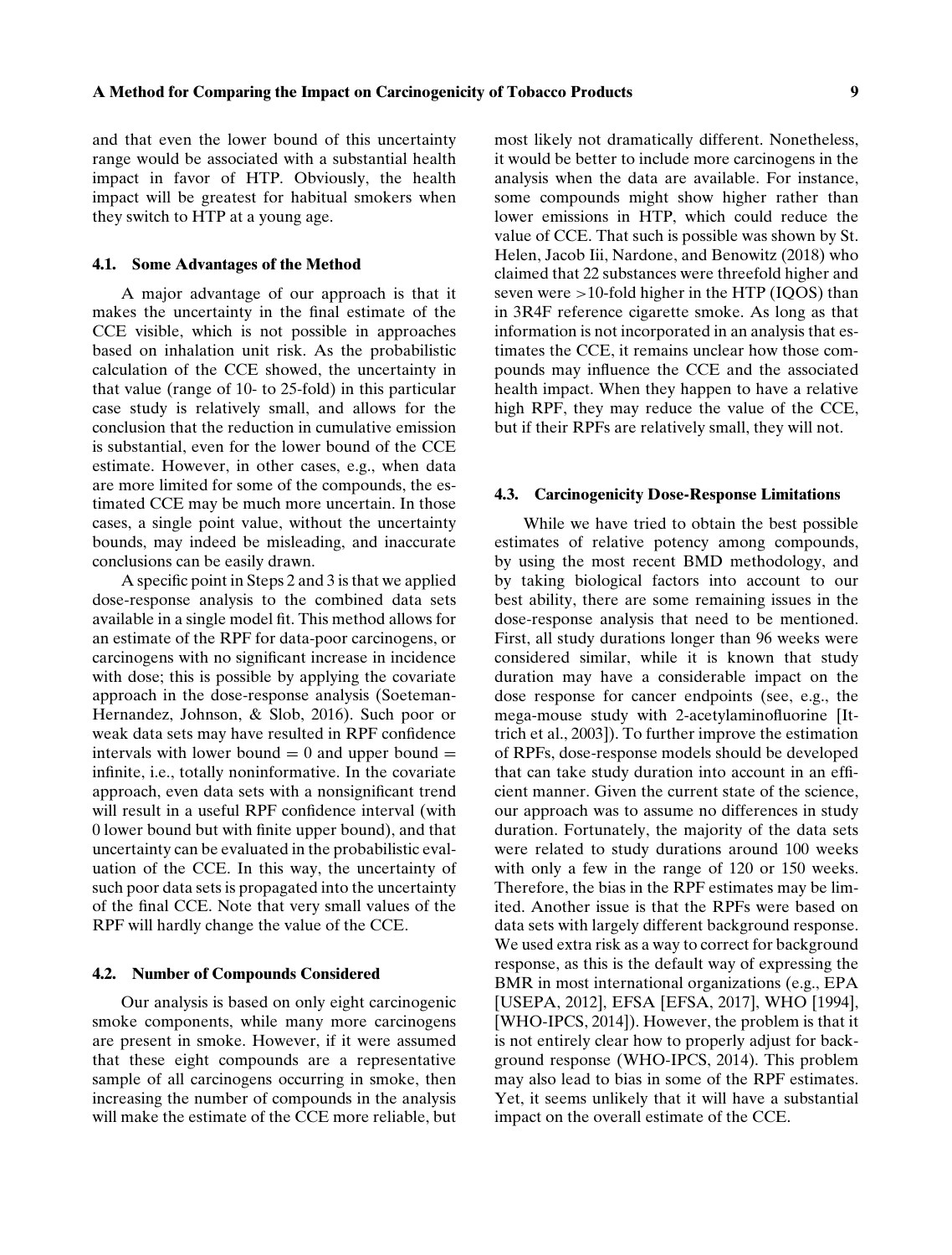#### **4.4. Using Alternative Data**

As carcinogenicity studies are currently only performed when considered indispensable, alternative approaches of estimating RPFs for carcinogenic compounds need to be explored. One promising avenue is the correlation found between the BMDs derived from *in vivo* micronucleus tests (i.e., a short-term genotoxicity test that measures chromosomal aberrations) and BMDs from carcinogenicity studies (Bemis et al., 2016; Johnson et al., 2014, 2014; Soeteman-Hernandez, Fellows, Slob, & Johnson, 2015; Soeteman-Hernandez et al., 2016; Wills, Johnson, Battaion, Slob, & White, 2017; Wills, Johnson, et al., 2016; Wills, Long, et al., 2016). Given this correlation, it directly follows that data from the *in vivo* micronucleus test might be a suitable surrogate for estimating RPFs of carcinogens. Regarding nongenotoxic carcinogens, a possible option is to use subchronic No-Observed Adverse Effect Level (NOAELs) (or preferably, BMDLs) because they have been shown to correlate well with the BMDs from carcinogenicity studies (Braakhuis et al., 2018).

## **4.5. Implications for Policy and Practice**

Our method may have significant implications for policy and practice, as it provides a tool to evaluate the health impact of an individual who switches from smoking cigarettes to new TRPs.

An outcome of the method is an uncertainty range for the CCE, which is informative by itself at least for comparison among various new TRPs. By making the uncertainty in the CCE visible for any specific case, policy makers know if available scientific information is weak or sufficiently strong to provide a basis for their decisions. Furthermore, the potential health impact associated with specific values of the CCE can be estimated based on general information on the steepness of toxicological dose-response relationships in general, or on more specific dose-response information on smokers.

# **ACKNOWLEDGMENT**

This work was funded by the Netherlands Food and Consumer Product Safety Authority (NVWA), Utrecht, The Netherlands.

#### **REFERENCES**

Auer, R., Concha-Lozano, N., Jacot-Sadowski, I., Cornuz, J., & Berthet, A. (2017). Heat-not-burn tobacco cigarettes: Smoke by any other name. *JAMA Internal Medicine*, *177*(7), 1050–1052. https://doi.org/10.1001/jamainternmed. 2017.1419

- Bekki, K., Inaba, Y., Uchiyama, S., & Kunugita, N. (2017). Comparison of chemicals in mainstream smoke in heat-not-burn tobacco and combustion cigarettes. *Journal of UOEH*, *39*(3), 201– 207. https://doi.org/10.7888/juoeh.39.201
- Bemis, J. C., Wills, J. W., Bryce, S. M., Torous, D. K., Dertinger, S. D., & Slob, W. (2016). Comparison of in vitro and in vivo clastogenic potency based on benchmark dose analysis of flow cytometric micronucleus data. *Mutagenesis*, *31*(3), 277– 285. https://doi.org/10.1093/mutage/gev041
- Bokkers, B. G., & Slob, W. (2007). Deriving a data-based interspecies assessment factor using the NOAEL and the benchmark dose approach. *Critical Review in Toxicology*, *37*(5), 355– 373. https://doi.org/10.1080/10408440701249224
- Braakhuis, H. M., Slob, W., Olthof, E. D., Wolterink, G., Zwart, E. P., Gremmer, E. R., ... Luijten, M. (2018). Is current risk assessment of non-genotoxic carcinogens protective?*Critical Review in Toxicology*, *48*(6), 500–511. https://doi.org/10.1080/10408444.2018.1458818
- Burns, D. M., Dybing, E., Gray, N., Hecht, S., Anderson, C., Sanner, T., ... Straif, K. (2008). Mandated lowering of toxicants in cigarette smoke: A description of the World Health Organization TobReg proposal. *Tobacco Control*, *17*(2), 132–141. Retrieved from http://www.ncbi.nlm.nih.gov/entrez/query.fcgi?cmd=Retrieve &db=PubMed&dopt=Citation&list\_uids=18375736
- CPD. (2018). Carcinogenic Potency Database. Retrieved from http://potency.berkeley.edu/index.html
- Cunningham, F. H., Fiebelkorn, S., Johnson, M., & Meredith, C. (2011). A novel application of the margin of exposure approach: Segregation of tobacco smoke toxicants. *Food and Chemical Toxicology*, *49*(11), 2921–2933.
- EFSA. (2017). European Food Safety Authority. Update: Use of the benchmark dose approach in risk assessment. Retrieved from https://www.efsa.europa.eu/en/efsajournal/pub/4658
- El-Toukhy, S., Baig, S. A., Jeong, M., Byron, M. J., Ribisl, K. M., & Brewer, N. T. (2018). Impact of modified risk tobacco product claims on beliefs of US adults and adolescents. *Tob Control*, *27*(Suppl 1), s102–s110. https://doi. org/10.1136/tobaccocontrol-2018-054315
- Elias, J., Dutra, L. M., St. Helen, G., & Ling, P. M. (2018). Revolution or redux? Assessing IQOS through a precursor product. *Tob Control*, *27*(Suppl 1), s102–s110. https://doi.org/10.1136/tobaccocontrol-2018-054327
- EUROMIX. (2017). Proceeding of the Stakeholder Workshop of the Euromix project, Brussels. Retrieved from https:// www.euromixproject.eu/2017/05/23/euromix-stakeholderworkshop/
- FDA. (2017). US Food and Drug Administration: Philip Morris Products S.A. Modified Risk Tobacco Product (MRTP) Applications. Retrieved from https://www. fda.gov/TobaccoProducts/Labeling/MarketingandAdvertising/ ucm546281.htm
- Fowles, J., & Dybing, E. (2003). Application of toxicological risk assessment principles to the chemical constituents of cigarette smoke. *Tobacco Control*, *12*(4), 424–430.
- Hair, E. C., Bennett, M., Sheen, E., Cantrell, J., Briggs, J., Fenn, Z., ... Vallone, D. (2018). Examining perceptions about IQOS heated tobacco product: Consumer studies in Japan and Switzerland. *Tob Control*, *27*(Suppl 1), s70–s73. https://doi.org/10.1136/tobaccocontrol-2018-054322
- Hernandez, L. G., vanBenthem, J., & Slob, W. (2012). *Estimating the carcinogenic potency of chemicals from the in vivo micronucleus test*. RIVM Report 340700007/340702012.
- Inoue-Choi, M., McNeel, T. S., Hartge, P., Caporaso, N. E., Graubard, B. I., & Freedman, N. D. (2018). Nondaily cigarette smokers: Mortality risks in the U.S.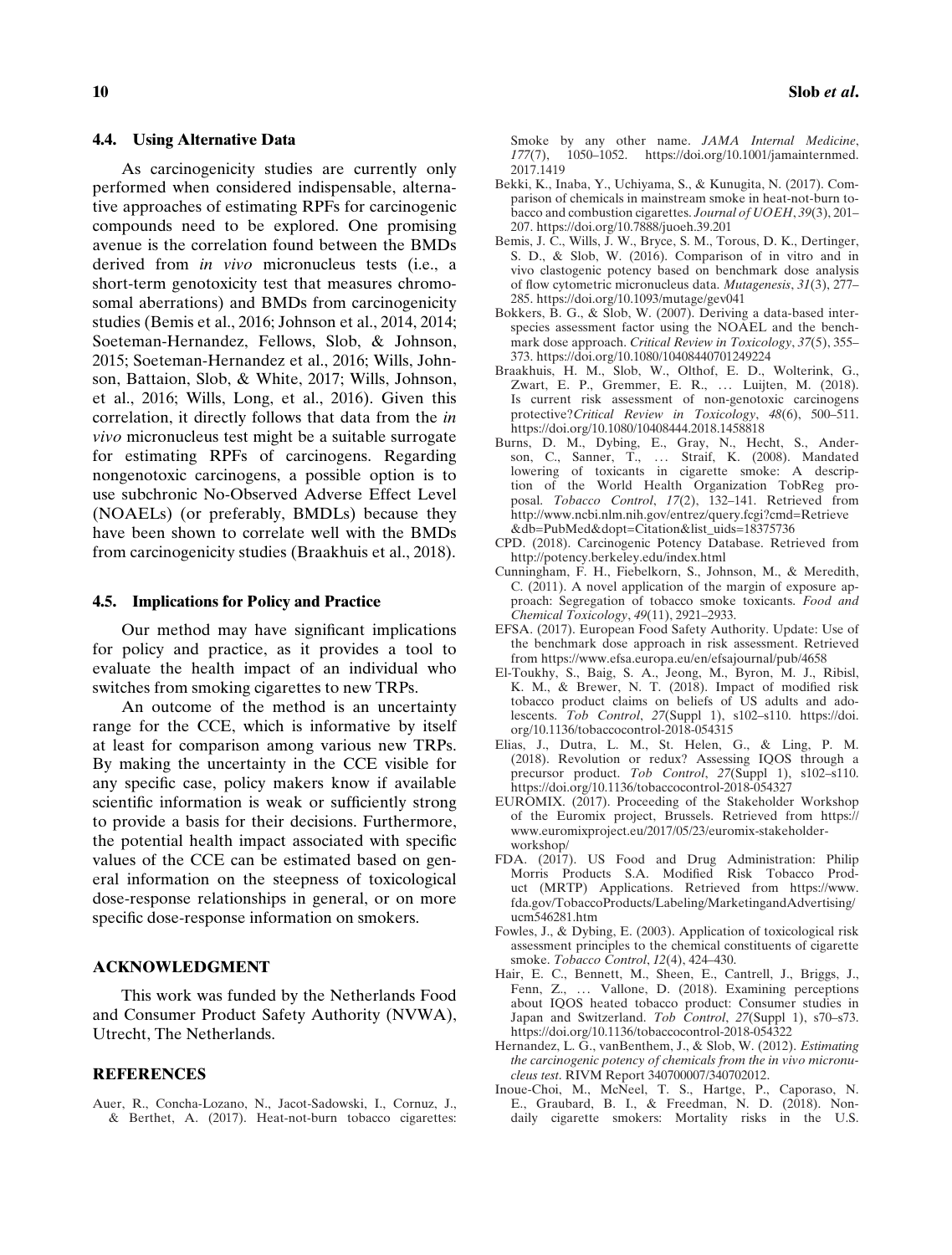#### **A Method for Comparing the Impact on Carcinogenicity of Tobacco Products 11**

*American Journal of Preventive Medicine*, *56*(1), 27–37. https://doi.org/10.1016/j.amepre.2018.06.025

- Ittrich, C., Deml, E., Oesterle, D., Kuttler, K., Mellert, W., Brendler-Schwaab, S., . . . Kopp-Schneider, A. (2003). Prevalidation of a rat liver foci bioassay (RLFB) based on results from 1600 rats: A study report. *Toxicologic Pathology*, *31*(1), 60–79. https://doi.org/10.1080/01926230390173888
- Jaccard, G., Tafin Djoko, D., Moennikes, O., Jeannet, C., Kondylis, A., & Belushkin, M. (2017). Comparative assessment of HPHC yields in the Tobacco Heating System THS2.2 and commercial cigarettes. *Regulatory Toxicology and Pharmacology*, *90*, 1–8. https://doi.org/10.1016/j.yrtph.2017.08. 006
- Johnson, G. E., Slob, W., Doak, S. H., Fellows, M., B., G., Heflich, R. H., ... White, P. A. (2014). New approaches to advance the use of genetic toxicology analyses for human health risk assessment and regulatory decision-making. *Toxicology Research*, *4*. doi (10.1039/C1034TX00118D).
- Johnson, G. E., Soeteman-Hernández, L. G., Gollapudi, B. B., Bodger, O. G., Dearfield, K. L., Heflich, R. H., ... White, P. A. (2014). Derivation of point of departure (PoD) estimates in genetic toxicology studies and their potential application in risk assessment. *Environmental and Molecular Mutagenesis*, *55*(8), 609–623. https://doi.org/10.1002/em.21870
- Kim, J., Yu, H., Lee, S., & Paek, Y. J. (2018). Awareness, experience and prevalence of heated tobacco product, IQOS, among young Korean adults. *Tob Control*, *27*(Suppl 1), s74–s77. https://doi.org/10.1136/tobaccocontrol-2018-054390
- Lachenmeier, D. W., & Rehm, J. (2015). Comparative risk assessment of alcohol, tobacco, cannabis and other illicit drugs using the margin of exposure approach. *Scientific Reports*, *5*, 8126. https://doi.org/10.1038/srep08126
- Li, X., Luo, Y., Jiang, X., Zhang, H., Zhu, F., Hu, S., Pang, Y. (2019). Chemical analysis and simulated pyrolysis of tobacco heating system 2.2 compared to conventional cigarettes. *Nicotine & Tobacco Research*, *21*, 111–118. https://doi.org/10.1093/ntr/nty005
- Mallock, N., Boss, L., Burk, R., Danziger, M., Welsch, T., Hahn, H., ... Luch, A. (2018). Levels of selected analytes in the emissions of "heat not burn" tobacco products that are relevant to assess human health risks. *Archives of Toxicology*, *92*(6), 2145– 2149. https://doi.org/10.1007/s00204-018-2215-y
- Martin, F., Vuillaume, G., Baker, G., Sponsiello-Wang, Z., Ricci, P. F., Ludicke, F., & Weitkunat, R. (2018). Quantifying the risk-reduction potential of new modified risk tobacco products. *RegulatoryToxicologyandPharmacology*, *92*, 358–369. https://doi.org/10.1016/j.yrtph.2017.12.011
- Meek, M. E., Boobis, A. R., Crofton, K. M., Heinemeyer, G., Raaij, M. V., & Vickers, C. (2011). Risk assessment of combined exposure to multiple chemicals: A WHO/IPCS framework. *RegulatoryToxicologyandPharmacology*, April 2. https:// doi.org/10.1016/j.yrtph.2011.03.010
- NTP. (2018). *National Toxicology Program*. Retrieved from http://ntp.niehs.nih.gov/
- Nyman, A. L., Weaver, S. R., Popova, L., Pechacek, T. F., Huang, J., Ashley, D. L., & Eriksen, M. P. (2018). Awareness and use of heated tobacco products among US adults, 2016–2017. *Tob Control*, *27*(Suppl 1), s55–s61. https://doi.org/10.1136/tobaccocontrol-2018-054323
- Pankow, J. F., Watanabe, K. H., Toccalino, P. L., Luo, W., & Austin, D. F. (2007). Calculated cancer risks for conventional and "potentially reduced exposure product" cigarettes. *Cancer Epidemiology, Biomarkers & Prevention*, *16*(3), 584–592. https://doi.org/10.1158/1055-9965.epi-06-0762
- Peto, R., Gray, R., Brantom, P., & Grasso, P. (1991). Effects on 4080 rats of chronic ingestion of N-nitrosodiethylamine or Nnitrosodimethylamine: A detailed dose-response study. *Cancer Research*, *51*(23 Pt 2), 6415–6451.
- Schaller, J. P., Keller, D., Poget, L., Pratte, P., Kaelin, E., McHugh, D., ... Maeder, S. (2016). Evaluation of the Tobacco Heating System 2.2. Part 2: Chemical composition, genotoxicity, cytotoxicity, and physical properties of the aerosol. *RegulatoryToxicologyandPharmacology*, *81*(Suppl 2), S27–S47. https://doi.org/10.1016/j.yrtph.2016.10.001
- Schaller, J. P., Pijnenburg, J. P. M., Ajithkumar, A., & Tricker, A. R. (2016). Evaluation of the Tobacco Heating System 2.2. Part 3: Influence of the tobacco blend on the formation of harmful and potentially harmful constituents of the Tobacco Heating System 2.2 aerosol. *Regulatory Toxicology and Pharmacology*, *81*, S48–S58. Retrieved from http://doi.org/10.1016/j.yrtph.2016.10.016
- Slob, W. & Setzer, R. W. (2014). Shape and steepness of toxicological dose-response relationships of continuous endpoints. *Crit Rev Toxicol*, *44*, 270–297.
- Soeteman-Hernández, L. G., Fellows, M. D., Johnson, G. E., & Slob, W. (2015). Correlation of in vivo versus in vitro benchmark doses (BMDs) derived from micronucleus test data: A proof of concept study. *Toxicological Sciences*, *148*(2), 355–367.
- Soeteman-Hernandez, L. G., Johnson, G. E., & Slob, W. (2016). Estimating the carcinogenic potency of chemicals from the in vivo micronucleus test. *Mutagenesis*, *31*(3), 347–358. https://doi.org/10.1093/mutage/gev043
- St. Helen, G., Jacob Iii, P., Nardone, N., & Benowitz, N. L. (2018). IQOS: Examination of Philip Morris International's claim of reduced exposure. *Tobacco Control*, *27*(Suppl 1), s30. Retrieved from http://tobaccocontrol.bmj.com/content/27/Suppl\_1/s30.abstract
- Stephens, W. E. (2017). Comparing the cancer potencies of emissions from vapourised nicotine products including ecigarettes with those of tobacco smoke. *Tobacco Control*, *27*. https://doi.org/10.1136/tobaccocontrol-2017-053808
- Tabuchi, T., Gallus, S., Shinozaki, T., Nakaya, T., Kunugita, N., & Colwell, B. (2018). Heat-not-burn tobacco product use in Japan: Its prevalence, predictors and perceived symptoms from exposure to secondhand heatnot-burn tobacco aerosol. Tobacco Control, *27*(e1), e25– e33. https://doi.org/10.1136/tobaccocontrol-2017-053947% JTobaccoControl
- Uchiyama, S., Noguchi, M., Takagi, N., Hayashida, H., Inaba, Y., Ogura, H., & Kunugita, N. (2018). Simple determination of gaseous and particulate compounds generated from heated tobacco products. *Chemical Research in Toxicology*, *31*(7), 585–593. https://doi.org/10.1021/acs.chemrestox. 8b00024
- USDHHS. (2014). US Department of Health and Human Services (USDHHS). The Health Consequences of Smoking -50 Years of Progress. A Report of the Surgeon General. Retrieved from https://www.surgeongeneral.gov/library/reports/50-yearsof-progress/full-report.pdf
- USEPA. (2012). USEPA (2012). Benchmark Dose Tech-Guidance. Retrieved from http://www.epa.gov/ raf/publications/pdfs/benchmark\_dose\_guidance.pdf
- WHO. (1994). *Assessing human health risk of chemicals: Derivation of guidance values for health-based exposure limits*. World Health Organization, Geneva. Environmental Health Criteria, 170.
- WHO-IPCS. (2014). *Guidance document on evaluating and expressing uncertainty in hazard characterizatio*n. WHO-IPCS Harmonization Project Document no. 11. ISBN 978 92 4 150761 5. Retrieved from http://www.who. int/ipcs/methods/harmonization/areas/hazard\_assessment/en/
- Wills, J. W., Johnson, G. E., Battaion, H. L., Slob, W., & White, P. A. (2017). Comparing BMD-derived genotoxic potency estimations across variants of the transgenic rodent gene mutation assay. *Environmental and Molecular Mutagenesis*, *58*(9), 632– 643. https://doi.org/10.1002/em.22137